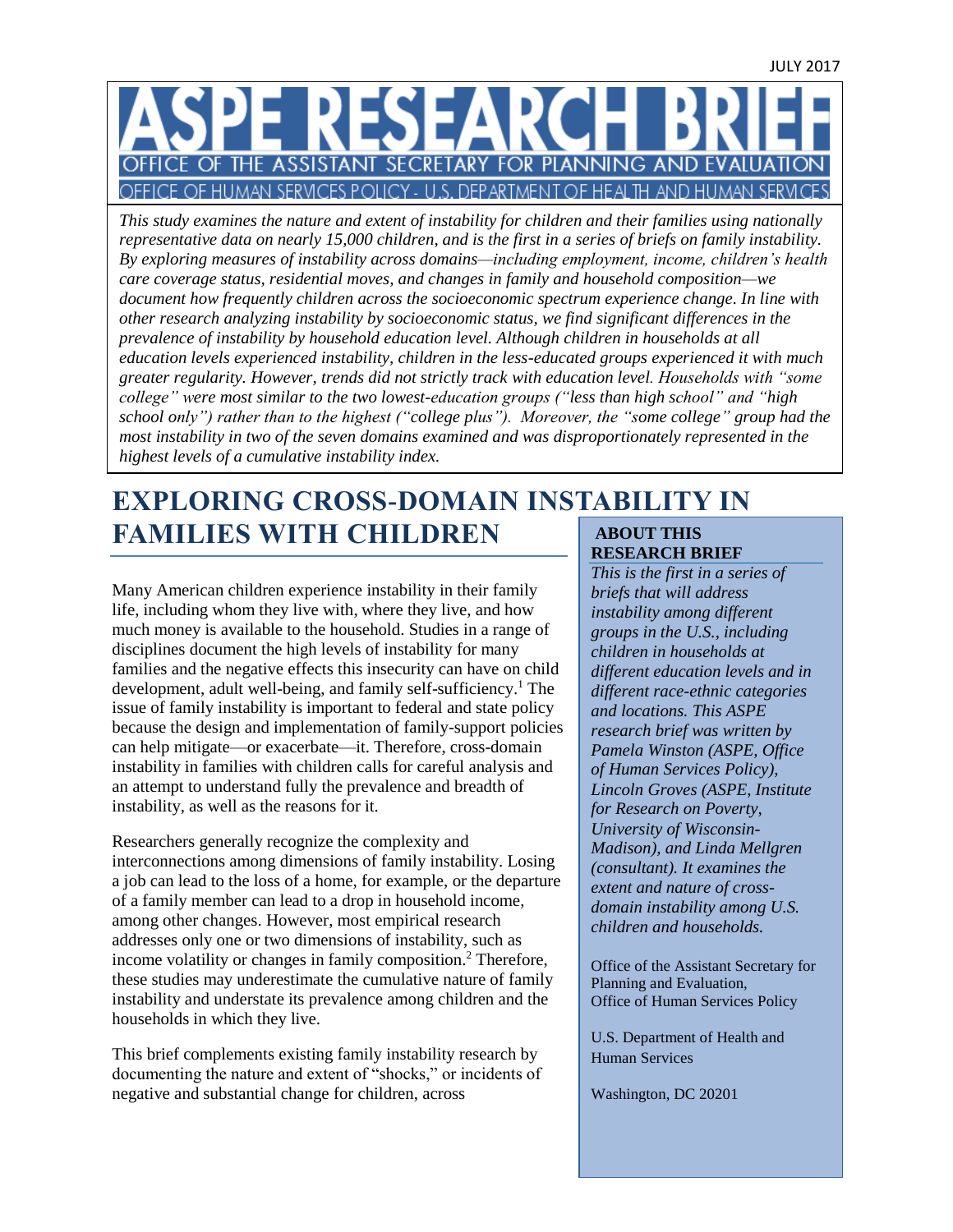interconnected domains of family life. Our work is descriptive and cannot untangle the causal relationships among multiple instability shocks, such as how they may "cascade" or interconnect in other ways. 3 It also does not address their ultimate impact on child and family well-being. Instead, it provides a snapshot of the type, prevalence, and cumulative nature of instability among a nationally representative sample of children and their households over a five-year period. It also lays the groundwork for further research exploring instability among subgroups and across geography and time, interconnections among types of instability, and implications of cumulative instability for the well-being of children and families, and for the design of self-sufficiency programs that serve them. This data brief is the first in a series. Future briefs will examine trends by racial-ethnic group and geography, as well as the circumstances of households with "some college," who showed distinctive patterns.

Consistent with other research, this study finds significant differences in the prevalence of instability by a household's education level. Although children in households at all education levels experienced instability across key domains of family life, those in lower education groups experienced the most. However, these groups varied in ways that did not strictly track with education. This variation was primarily driven by households with some college, whose results in some areas were more similar to the two bottom groups than to the top group, those with college degrees or more. Moreover, this education group had the most instability in two of the seven broad domains we analyzed, and they experienced the highest level of cumulative cross-domain instability.

# **APPROACH**

We used five years of panel data from the 2008 Survey of Income and Program Participation (SIPP). By following nearly 15,000 children and analyzing trends from 2008 to 2013 across households in four education groups, we documented the extent to which children across the socioeconomic spectrum experienced multiple types of instability at any point during the five-year period that were potentially detrimental to their development. <sup>4</sup> This section outlines the research questions, key definitions and measures, and study design decisions.

## **Research Questions**

The study addressed two main questions:

- 1. How are instability shocks distributed by domain among children and their households across household education levels?
- 2. What does an index of cumulative instability—similar to that used in the Adverse Childhood Experiences (ACEs) study (Felitti et al. 1998; CDC 2016)—indicate about the extent of crossdomain instability for children and their households across education levels?

#### **Definitions**

Family instability involves a complex set of interrelated topics, and a full exploration of the concept was beyond this project's scope. Certainly, not all change is negative. However, high levels of change, even when some incidents may be positive, are likely to be disruptive and stressful for children and their families (Moore et al. 2000; Sandstrom and Huerta 2013, among others). Frequent shocks are, on average, likely to be detrimental to child development and family well-being.

This study was guided by Sandstrom and Huerta's (2013) definition of family instability:

[T]he experience of change in individual or family circumstances where the change is abrupt, involuntary, and/or in a negative direction, and thus is more likely to have adverse implications for child development.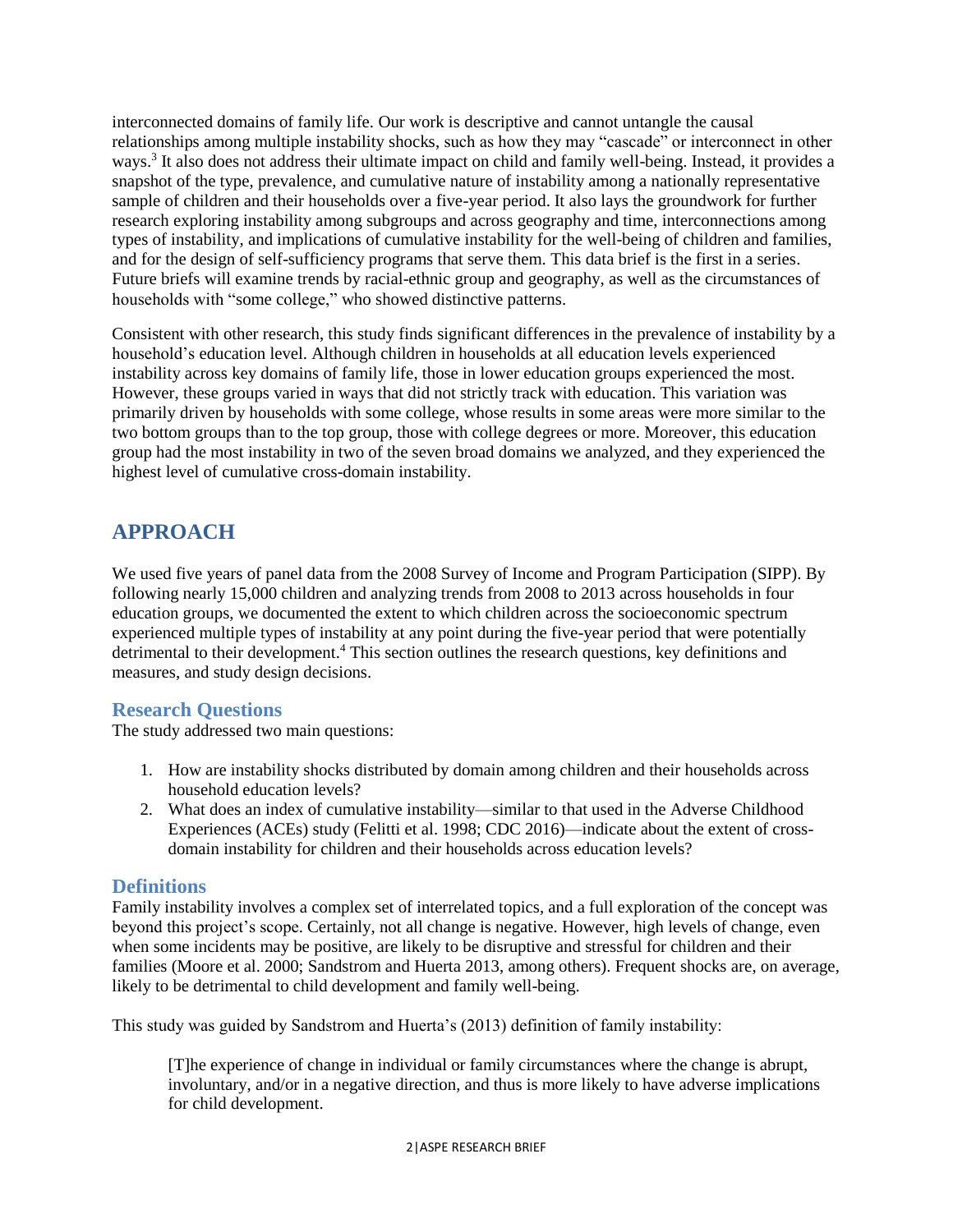We examined the nature and extent of instability for children and the families in which they live across seven interconnected domains: household employment, earnings, income, children's residence, children's health care coverage status, and family and household composition (see Table 1 for the domains and specific measures available in the SIPP data set).<sup>5</sup> This is not a comprehensive list of all the important areas of family instability. Domains such as education, health and mental health status, disability, and justice involvement, among others, are also critical and are often closely related to those we studied. However, the nationally representative data set we employed contains longitudinal data on the seven dimensions we explored, not these others.

| Domain                     | <b>Measure</b>                                                    |
|----------------------------|-------------------------------------------------------------------|
| Household employment       | Loss of a full-time worker $(35 + \text{hours}/\text{week})$      |
| Household income           | Income for a child's household (including government transfers)   |
|                            | that falls more than 25% below the average household income       |
|                            | during the entire period analyzed for that child                  |
| Household earnings         | Labor force earnings for a child's household that falls more than |
|                            | 25% below the average household earnings during the entire        |
|                            | period analyzed for that child                                    |
| Child residential moves    | Child moves from one residence to another                         |
| Child health care coverage | Loss of child's private or public health care coverage            |
| Family composition         | Change (gain or loss) in the child's biological nuclear family    |
|                            | within the household                                              |
| Household composition      | Change (gain or loss) in the number of people living in the       |
|                            | household                                                         |

#### **Table 1. Domains of Family Instability and Associated Study Measures**

For income and earnings measures, we defined a "shock" as a decline of 25 percent or more from the household sample average for the individual child. Other studies also use a 25 percent threshold (Hannagan and Morduch 2016; Pew Charitable Trusts 2015; Hardy 2014), and it is large enough to affect well-being in many households.<sup>6</sup>

The study categorized children by their household's education, specifically the level of the most educated household member at the time of the baseline survey.<sup>7</sup> The four education groups are:

- Less than high school
- High school only
- Some college, and
- College plus (a bachelor's degree or greater)

The appendix provides additional detail on these measures and their limitations.

## **Key Study Decisions**

The 2008 panel of the SIPP offers a unique opportunity to examine cross-domain measures of instability for children in households over an extended period (five years). <sup>8</sup> Further, it provides nationally representative survey data. Study design decisions included:

- Using children as the unit of analysis; we followed children and any transitions they made across households over the course of the survey;
- Limiting the sample to children under age 13 at the start of the survey so they did not age into adulthood during the study;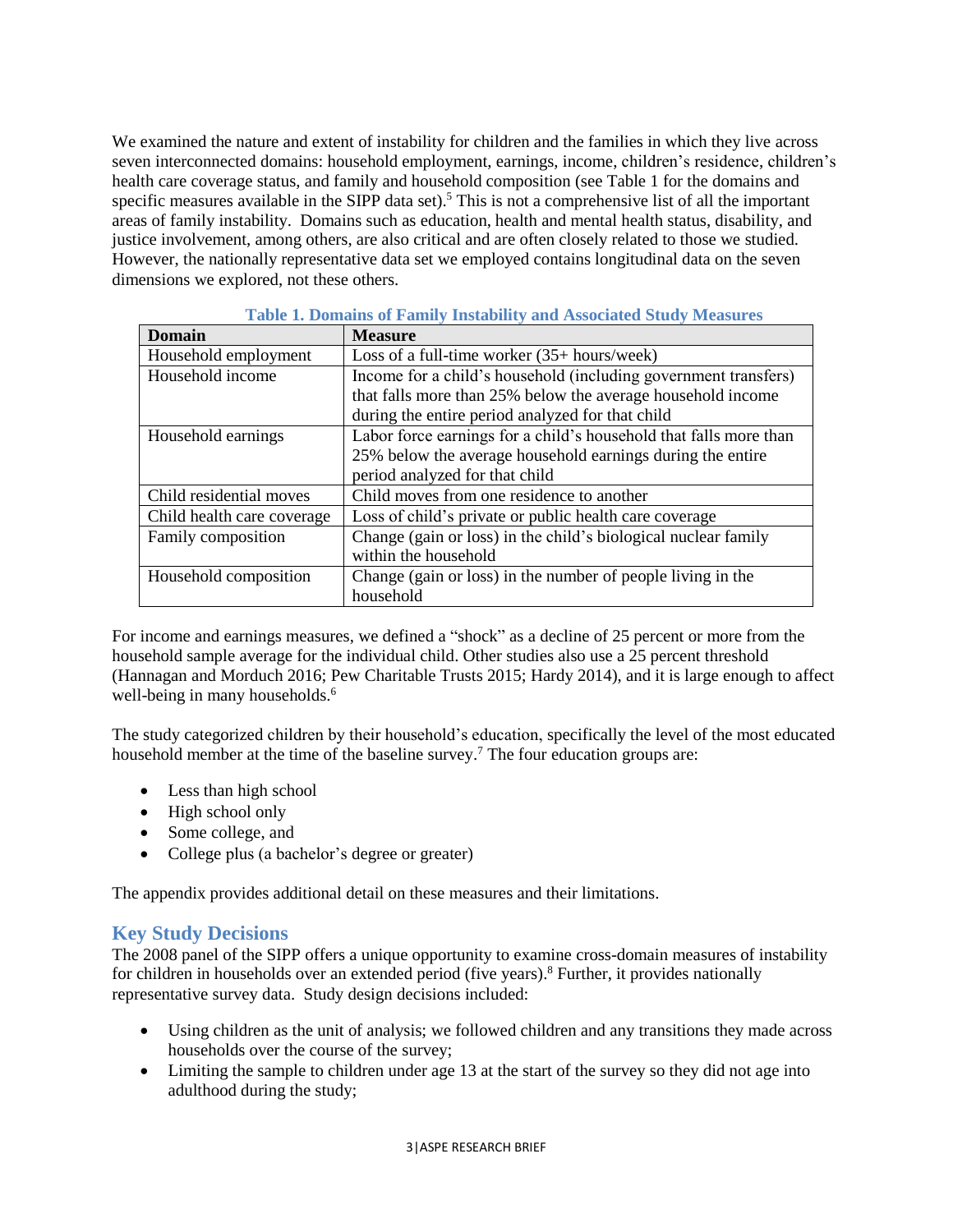- Further restricting the sample to children who appeared in eight or more waves of the survey, resulting in 32 or more months of data for each child (to a maximum of 64 months);
- Assigning children to categories on the basis of household education (the level of the mosteducated household member) at the beginning of the study.

Consistent with these decisions, the study followed 14,767 children and their households. This sample represents approximately 75 percent of those who participated in the SIPP panel at its start, and it provides more than 800,000 monthly observations for analysis.<sup>9</sup> Approximately 11 percent of these children were in Less Than High School households, 17 percent were in High School Only households, 37 percent in Some College households, and 35 percent in College Plus.

## **Cumulative Instability Index**

For the index of cumulative instability we adapted the ACEs framework (Felitti et al. 1998; CDC 2016) to estimate a cumulative measure of shocks across the instability domains. The ACEs study links information about the prevalence of adverse childhood experiences to adult health outcomes using a seven-point index  $(0, 1, 2, 3, 4+)$  that summarizes participants' experiences with different types of adverse incidents. We adapted this method for this study's index of cumulative instability, which is composed of five components that reflect the overall study measures:<sup>10</sup>

- Loss of a full-time worker
- Loss of household income (earnings and transfers) of more than 25 percent relative to the average for the entire period
- Loss of the child's health care coverage
- Move by the child
- Change in household composition (gain or loss)

Similar to the ACEs index, if a child ever experienced a particular instability incident or shock during the study period, he or she scored a 1 for that domain (0 if not). These scores were summed to calculate the index.<sup>11</sup> We then analyzed the cumulative index scores by the child's household education level. The appendix provides additional information about the study sample and methods, including data and methodological limitations.

# **FINDINGS**

We first present findings on how instability shocks *within domains* were distributed among children by household education level. We then examine how children at the varying household education levels experience cumulative instability *across the domains explored*.

# **Instability Shocks among U.S. Children by Domain**

**In all domains, a substantial proportion of children experienced instability shocks.**

Instability was not confined to those in lower education households. Children across the household education spectrum experienced relatively high rates of instability during the study period. Table 2 shows the proportion of children who ever experienced a particular shock during the study's time span (instability in individual domains is addressed below).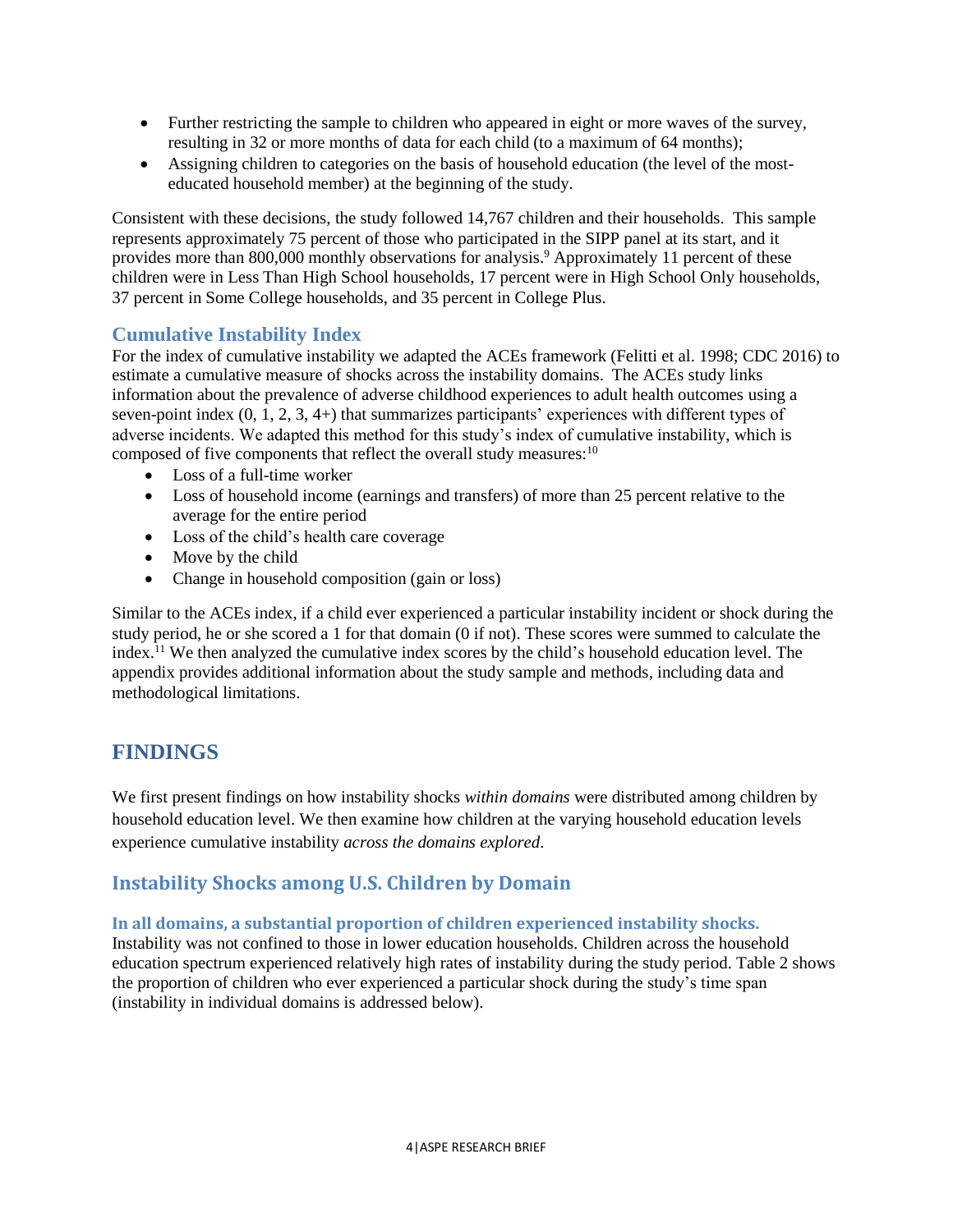| $\boldsymbol{v}$ vvv $\boldsymbol{v}$ |                                                  |                                  |                                               |                                                                            |                      |                               |                               |
|---------------------------------------|--------------------------------------------------|----------------------------------|-----------------------------------------------|----------------------------------------------------------------------------|----------------------|-------------------------------|-------------------------------|
| <b>Education</b><br>Level             | <b>Loss of</b><br>Full-<br><b>Time</b><br>Worker | Income<br><b>Loss of</b><br>>25% | <b>Earnings</b><br><b>Loss of</b><br>$> 25\%$ | <b>Loss of</b><br><b>Child</b><br><b>Health</b><br>Care<br><b>Coverage</b> | <b>Child</b><br>Move | <b>Change</b><br>in<br>Family | <b>Change in</b><br>Household |
| $\leq$ High School                    | 81%                                              | 93%                              | 79%                                           | 35%                                                                        | 40%                  | 46%                           | 60%                           |
| <b>High School</b>                    | 75%                                              | 88%                              | 75%                                           | 42%                                                                        | 37%                  | 42%                           | 54%                           |
| Some College                          | 74%                                              | 85%                              | 75%                                           | 44%                                                                        | 40%                  | 37%                           | 51%                           |
| College Plus                          | 59%                                              | 73%                              | 68%                                           | 28%                                                                        | 26%                  | 28%                           | 38%                           |

#### **Table 2. Proportion of Children Experiencing a Shock, by Domain and Education Level (2008-2013)**

Although we found instability in all domains, increases in education level are expected to increase stability. As anticipated, children in College Plus households had the lowest levels of instability across domains, and all findings for these children were statistically distinguishable from those for all other children at the 1 percent level of statistical significance.

The recession from 2007 to 2009 undoubtedly contributed to the rates of instability during the analysis period (2008-2013). Large economic shocks can differentially affect household employment and income, child health care coverage, child moves, and changes in household composition across household types. For example, other research shows that unemployment rates increased across education groups from 2007 through 2009, but more for the Less Than High School and High School Only groups than for the Some College and College Plus groups (Elsby et al. 2011).<sup>12</sup>

#### **A majority of children lived in households that experienced economic instability, with rates differing by household education.**

Overall, the proportion of children living in households that experienced economic instability during the five-year study period—including loss of a full-time worker or loss of income or earnings—declined as education levels increased. The proportion of children in households that lost a full-time worker was 81 percent for the Less Than High School group, declining to 75 percent for High School Only and 74 percent for Some College, to 59 percent for College Plus (see Figure 1).



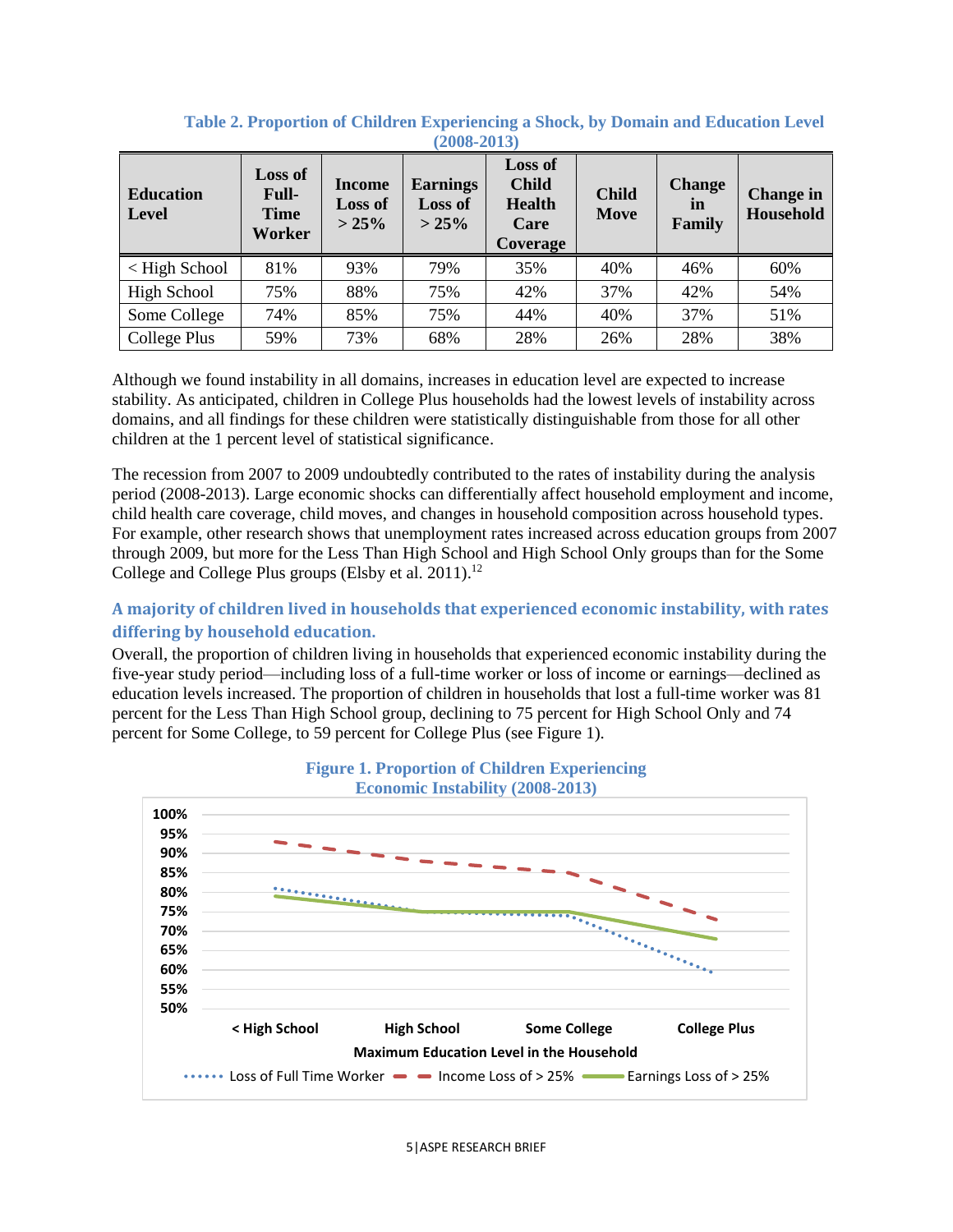Similarly, 93 percent of children in Less Than High School households experienced income losses, declining to 88 percent for High School Only, 85 percent for Some College, and 73 percent for those in College Plus households. However, 75 percent of the children in both Some College and High School Only groups experienced earnings losses.

We did not anticipate the similarities between the Some College group and the lower two educational categories, given that additional years of education should be expected to increase earnings and, in turn, lead to greater economic stability.<sup>13</sup> As noted above, the rates of economic instability were certainly affected by the recession and sluggish recovery.<sup>14</sup> Other research using different data and methods has also found relatively high levels of income instability, particularly for lower-income households, which is generally consistent with these findings (for example, Hannagan and Morduch 2016).

## **Children in Some College households were most likely to experience instability in health care coverage and residence.**

Children in households with the highest education levels—those in the College Plus group—experienced the lowest rates of instability in health care coverage and residence (Figure 2). This is similar to the findings for employment, income, and earnings. Children in Some College households had the greatest instability in child health care coverage (44 percent had experienced a loss), higher than either children in the Less Than High School (35 percent) or High School Only (42 percent) groups. This may reflect the effects of public health care coverage programs for lower-income children, which become less available to families as earnings rise. Similarly, we found high rates of residential instability in the Some College households, with findings statistically similar to those of the High School and Less Than High School groups (at the 1 percent level of significance). Reasons for this are unclear. Given that about one in four families eligible for federal rental housing assistance receives it, the availability of public programs for lower-income families is less likely to explain this trend than is the case for health care coverage (Joint Center for Housing Studies of Harvard University 2015).



## **The proportion of children experiencing changes in household or family composition declined as household education increased.**

Household education was positively associated with family and household stability, with children's average rates of instability declining as their household education levels increased (see Figure 3). For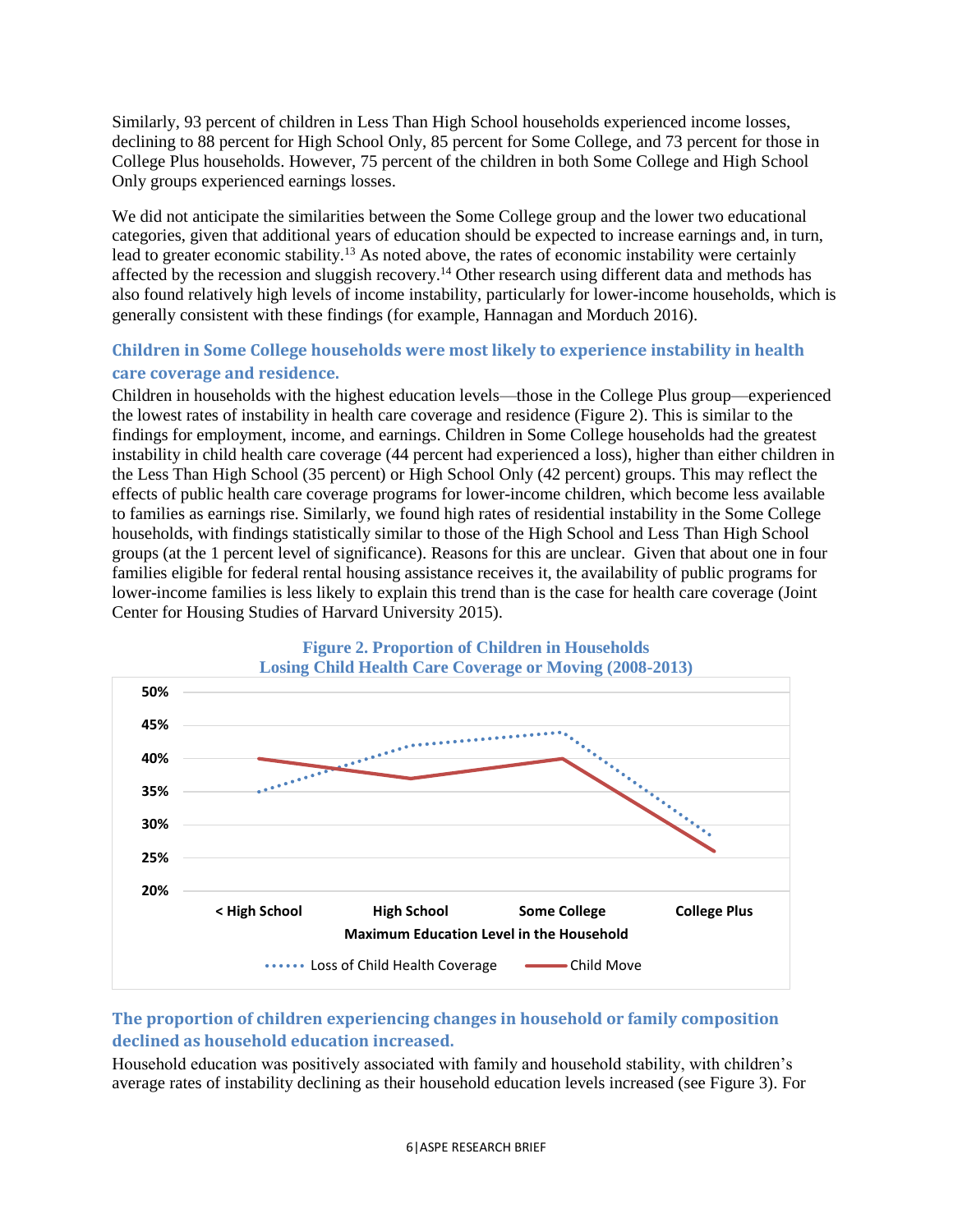changes in both family and household composition, the rate of decline increased between the Some College and College Plus groups, though somewhat more sharply for the household composition measure.





These trends are consistent with research that finds lower levels of divorce and cohabitation, and higher levels of marriage and family stability, among parents with college degrees or more (see Aughinbaugh et al. 2013; Cherlin 2014; Manning 2015).

## **Cumulative Instability within and across Domains**

#### **Children in households with higher educational attainment experienced fewer instability shocks, with some exceptions.**

The previous measures explored whether children experienced a particular type of instability shock during the five-year period. Here we examine the average number of times children experienced the shock (see Table 3).

| <b>Education</b><br><b>Level</b> | <b>Loss of</b><br>Full-<br><b>Time</b><br>Worker | <b>Income</b><br><b>Loss of</b><br>>25% | <b>Earnings</b><br><b>Loss of</b> $>$<br>25% | Loss of<br><b>Child</b><br><b>Health</b><br>Care<br>Coverage | <b>Child</b><br>Move | <b>Change</b><br>in<br>Family | <b>Change</b> in<br><b>Household</b> |
|----------------------------------|--------------------------------------------------|-----------------------------------------|----------------------------------------------|--------------------------------------------------------------|----------------------|-------------------------------|--------------------------------------|
| $\langle$ High School            | 1.9                                              | 16.4                                    | 11.7                                         | 0.5                                                          | 0.7                  | 0.7                           | 1.3                                  |
| <b>High School</b>               | 1.7                                              | 14.0                                    | 10.0                                         | 0.6                                                          | 0.6                  | 0.7                           | 1.2                                  |
| Some College                     | 1.5                                              | 12.8                                    | 9.4                                          | 0.7                                                          | 0.7                  | 0.6                           | 1.1                                  |
| College Plus                     | $1.1\,$                                          | 10.1                                    | 8.5                                          | 0.4                                                          | 0.4                  | 0.4                           | 0.7                                  |

Consistent with other findings of this study, on average children in the College Plus group experienced notably fewer incidents of instability in all domains than did the other children (all estimates for the College Plus category are statistically distinguishable from the other three education categories at the 1 percent level of statistical significance). The other education groups also differed from one another, sometimes in statistically significant ways. Overall, the High School Only and Some College groups were most alike, whereas the Less Than High School and College Plus groups were consistently different from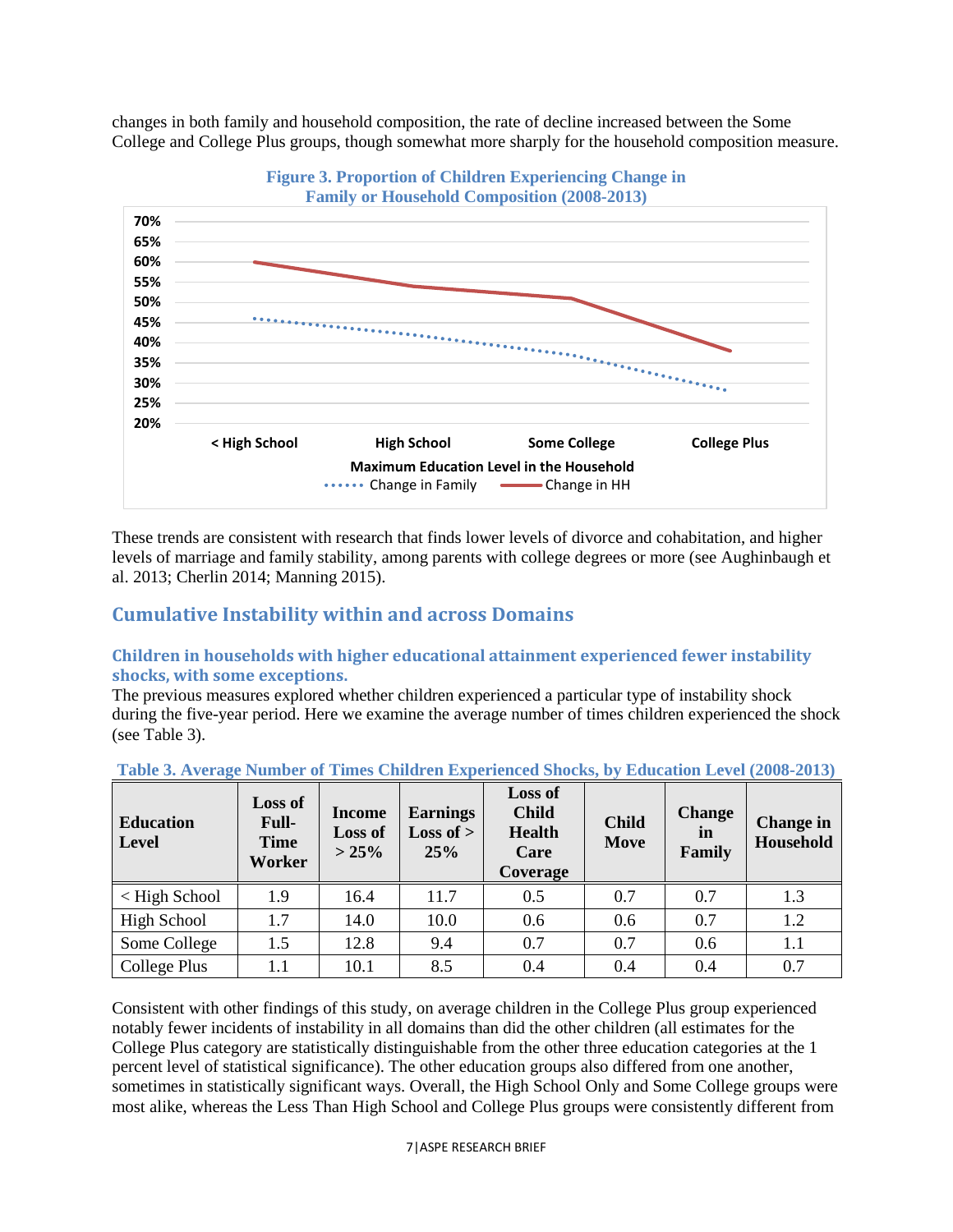the other two.<sup>15</sup> In addition, children in the Some College group experienced two types of shocks—loss of child health care coverage and moves—more frequently than children in households with less education.

**When children in the most stable households were excluded from the analysis, the results for children across education levels became much more similar to each other.** 

Findings across education groups became more alike when we focused solely on those children that experienced instability (Table 4). Children who experienced no instability over the study period were disproportionately from the highest-education group.

| <b>Education</b><br><b>Level</b> | <b>Loss of</b><br>Full<br><b>Time</b><br>Worker | <b>Income</b><br><b>Loss of</b><br>$> 25\%$ | <b>Earnings</b><br>Loss of $>$<br>25% | Loss of<br><b>Child</b><br><b>Health</b><br>Care<br>Coverage | <b>Child</b><br>Move | <b>Change</b><br>in<br>Family | <b>Change</b> in<br>Household |
|----------------------------------|-------------------------------------------------|---------------------------------------------|---------------------------------------|--------------------------------------------------------------|----------------------|-------------------------------|-------------------------------|
| < High School                    | 2.4                                             | 17.7                                        | 15.0                                  | 1.4                                                          | 1.7                  | 1.6                           | 2.2                           |
| <b>High School</b>               | 2.3                                             | 15.9                                        | 13.2                                  | 1.5                                                          | 1.7                  | 1.6                           | 2.2                           |
| Some College                     | 2.1                                             | 15.1                                        | 12.6                                  | 1.6                                                          | 1.8                  | 1.6                           | 2.2                           |
| College Plus                     | 1.9                                             | 13.8                                        | 12.6                                  | 1.5                                                          | 1.4                  | 1.4                           | 1.8                           |

**Table 4. Average Number of Times Children Experienced Shocks by Education Level, Only Those Experiencing (2008-2013)**

Considering only those children that actually experienced instability compressed the distribution within each domain. In fact, for the grey-shaded findings for earnings and child health care coverage, the differences between these findings—by respective domain and education group—and those for the College Plus group were no longer statistically significant. This indicates that once the highest-stability children were removed from the analysis, children across groups were similarly vulnerable to instability.

#### **The index of cumulative instability was significantly lower for children in the highest education households.**

The lowest levels of cumulative instability in the index described above were among the College Plus children, consistent with our other findings, though some children nonetheless experienced substantial levels of change. Approximately 10 percent of College Plus children experienced no shocks in any of the instability domains. Approximately 5 percent experienced at least one shock in all five domains. Overall, these children experienced instability in the fewest number of domains—2.2 on average (Figure 4).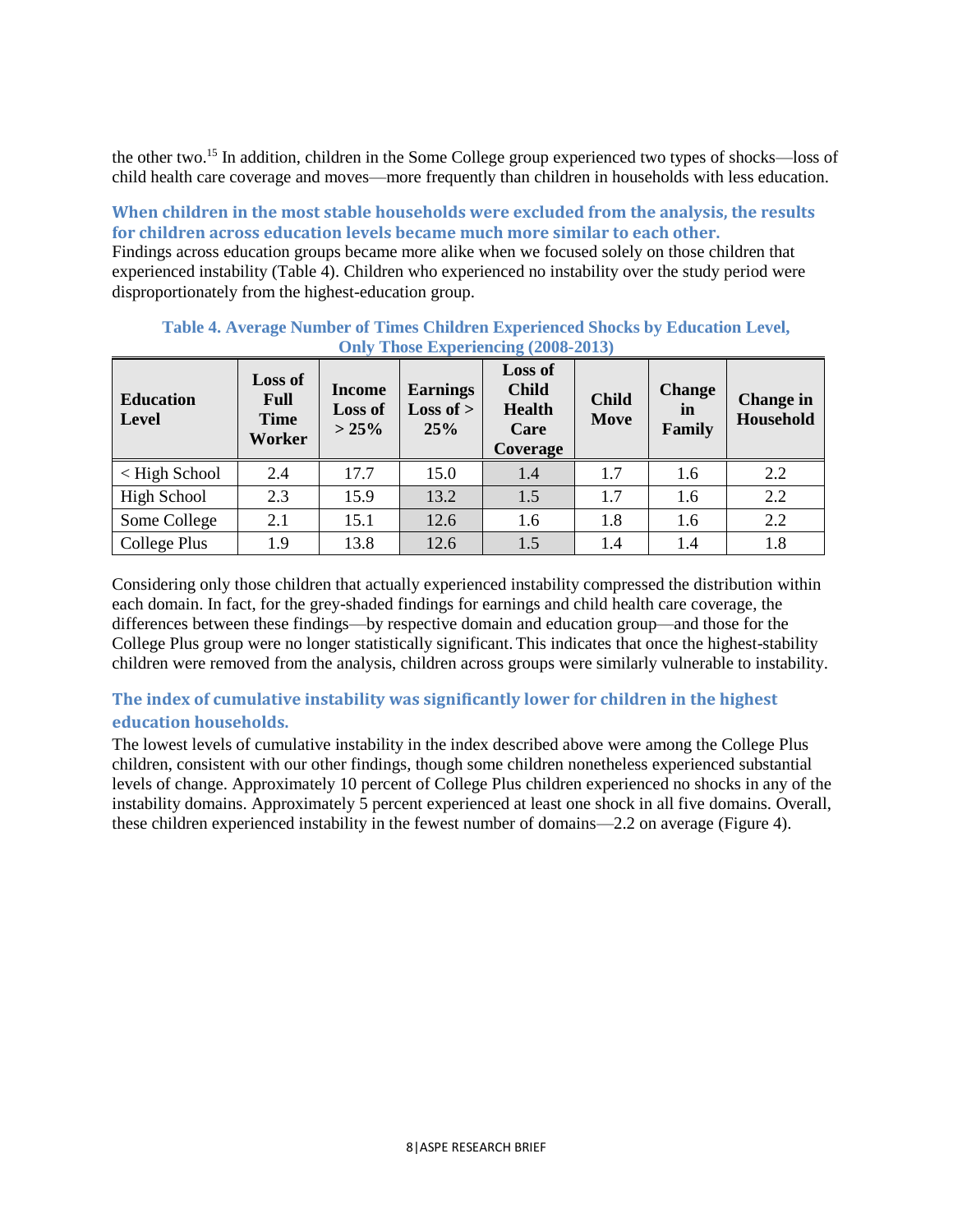

#### **Figure 4. Distribution of Instability Domains among Children, by Education (2008-2013)**

In contrast, less than 1 percent of the children in the Less Than High School group experienced no shocks in any of the five domains. About 22 percent experienced shocks in two domains, approximately 27 percent experienced shocks in four, and slightly more than 8 percent experienced shocks in all five domains. On average, these children experienced shocks in 3.1 domains during the study period.

The cumulative instability index overall ranged from 3.1 (for Less Than High School) to 2.9 (for Some College) for the children in the lowest three education groups. Their average results were roughly similar to one other, though modestly declining as education level increased. Although the types of instability differed across these education groups, as discussed above, the cumulative measures did not vary substantially.

#### **Children in Some College households were disproportionately found in the highest cumulative instability category.**

Figure 5 allows us to see how the distribution of children experiencing different levels of cumulative instability compares with their presence in the overall study, identifying those disproportionately at risk. It compares how children were distributed among the four education groups (in the "All Sample Children" bar) with their distribution according to the number of instability domains they experienced.<sup>16</sup>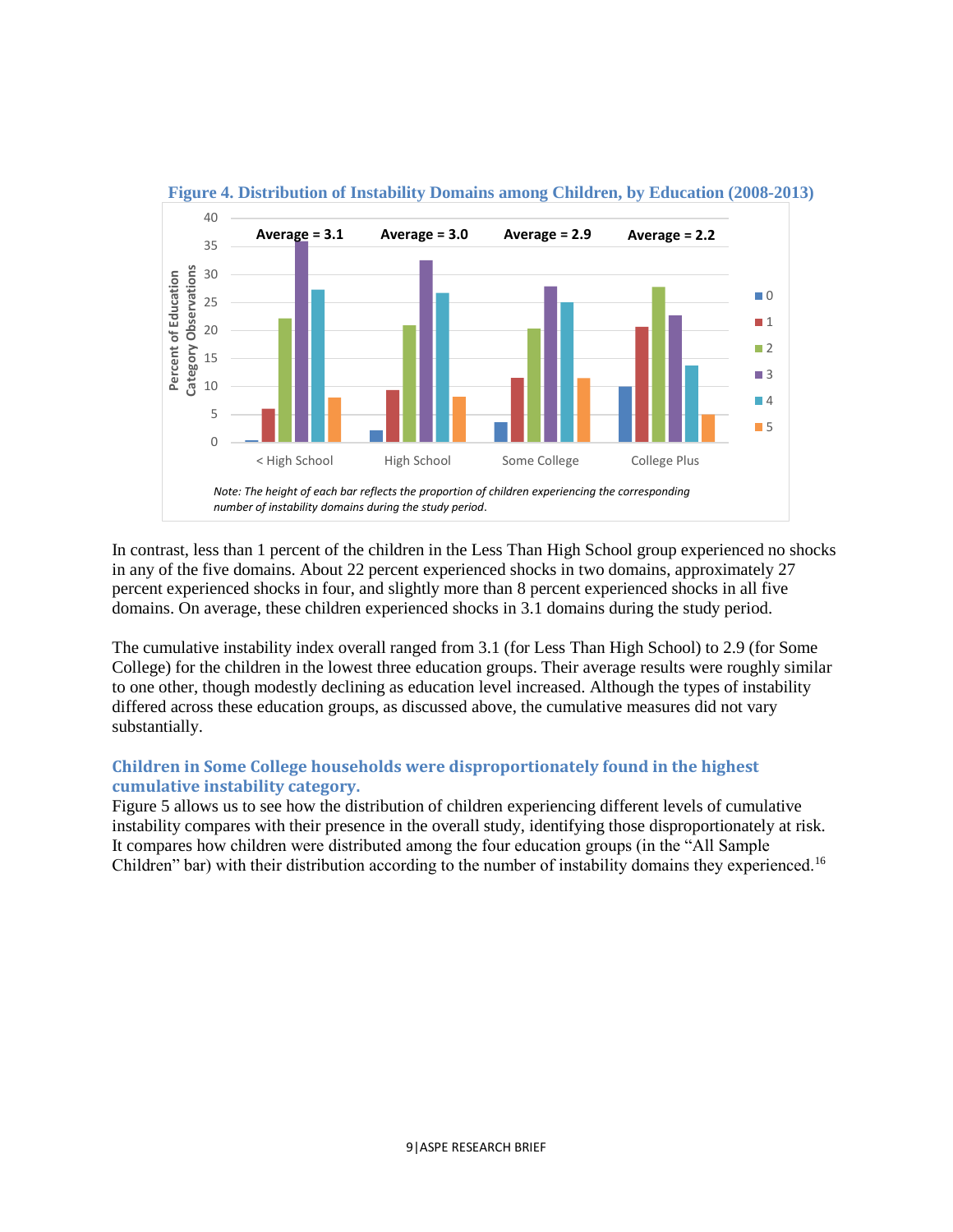

#### **Figure 5. Distribution of Instability Domains Relative to the Overall Sample Proportion, by Education Level**

Children from the Some College group made up more than one-half of the highest instability category, despite constituting only 37 percent of all children in the study. Children in the High School Only and Less Than High School groups were also overrepresented in the higher cumulative instability categories relative to their proportions in the sample. They were also found disproportionately in the three- and fourdomain categories. Children in the College Plus group, in contrast, dominated the lowest instability category (those with no experience of instability). They made up 67 percent of this category, but represented only 35 percent of the total sample. However, children in the College Plus households also constituted about 22 percent of the highest-instability category, suggesting that a substantial number of these children nonetheless dealt with significant levels of disruption in their lives.

# **CONCLUSION**

The study found that instability is prevalent for many American children, with distinctions by their household education level. Overall, children in households with lower levels of education experienced the most instability, and those with the highest levels experienced the least. Moreover, children in the lowest education group—"less than high school"—experienced the highest levels of instability in the majority of domains we examined.

However, we also found substantial variation that did not strictly track to education levels. In several key domains—child health care coverage, residential moves, and earnings—children in the third education group ("some college") experienced instability to an extent similar to or greater than children in the lower education groups. Children in households with some college experienced instability in health care coverage and residential moves more frequently than did children in high school households, while levels of earnings instability were equivalent between households with some college and high school only. Further, the children in the some college group were overrepresented at the highest level of our cumulative instability index. By assessing experiences of instability across key domains, we found that the some college group faced the greatest likelihood of multiple-domain instability relative to the other education groups.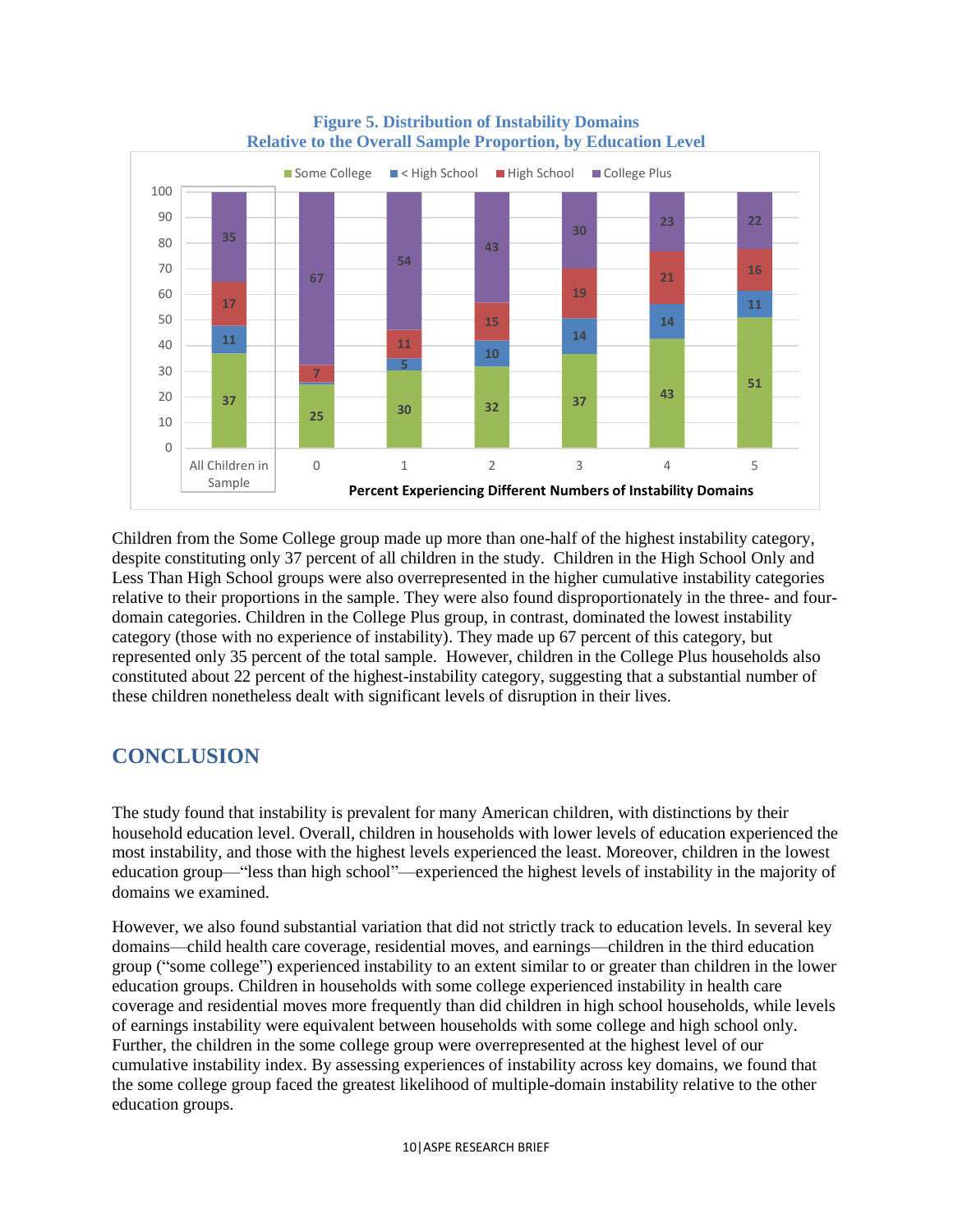We also found that among children experiencing any instability during the five-year period, the findings for all four education groups became more similar. This indicates that once the highest-stability children—disproportionately found in the "college plus" group—were excluded from the analysis, children across groups were more similarly vulnerable to instability.

As noted earlier, our work is descriptive and cannot identify the causal relationships among types of instability shocks, such as how they may interconnect or cascade, with one leading to others. Nor is it able to address the ultimate impact of instability on the lives of children and their households. But the study's findings can help us to understand the magnitude of instability that American children face, both within key areas of family life and in the aggregate. A better understanding of the nature and scale of family instability is an important step toward ensuring that public programs work as effectively as possible to support—rather than challenge— family stability and encourage well-being and selfsufficiency among all Americans.

Future research briefs in this series will report results by race-ethnicity and geography and will also explore the circumstances of the "some college" group. Potential future research topics include analyses by age of the child (including young children and adolescents), relationships among specific types of family instability (including timing and cascading), the relationship between income *instability* and income *level,* the impact of cross-domain instability on child and family outcomes, and implications for federal programs.

# **ACKNOWLEDGEMENTS**

The authors would like to thank Emily Schmitt, Victoria Kabak, and Nicole Deterding of the Administration for Children and Families' Office of Planning, Research and Evaluation (OPRE); Heather Hill, Jennifer Romich, Marybeth Mattingly, and Colleen Heflin of the Family Self-Sufficiency and Stability Research Consortium; Lawrence Berger and Daniel Meyer of the Institute for Research on Poverty at the University of Wisconsin—Madison; Jonathan Morduch of New York University and the Financial Access Initiative; Gina Adams, Mary Bogle, Heather Sandstrom, Julia Isaacs, Julia Gelatt, Michael Katz, and Lisa Dubay of the Urban Institute; and Robin Ghertner, Jennifer Burnszynski, and Kendall Swenson of ASPE for their contributions to the development of this study, and/or for their reviews of its findings and this brief.

# **REFERENCES**

Adams, Gina, Mary Bogle, Julia B. Isaacs, Heather Sandstrom, Lisa Dubay, Julia Gelatt, and Michael Katz. 2016. "Stabilizing Children's Lives: Insights for Research and Action." Washington, DC Urban Institute. [http://www.urban.org/urban-wire/stabilizing-childrens-lives-insights-research-and-action.](http://www.urban.org/urban-wire/stabilizing-childrens-lives-insights-research-and-action)

Aughinbaugh, Allison, Omar Roble, and Hugette Sun. 2013. "Marriage and Divorce: Patterns by Gender, Race, and Educational Attainment." *Monthly Labor Review.* U.S. Department of Labor, Bureau of Labor Statistics. [https://www.bls.gov/opub/mlr/2013/article/marriage-and-divorce-patterns-by-gender-race-and](https://www.bls.gov/opub/mlr/2013/article/marriage-and-divorce-patterns-by-gender-race-and-educational-attainment.htm)[educational-attainment.htm](https://www.bls.gov/opub/mlr/2013/article/marriage-and-divorce-patterns-by-gender-race-and-educational-attainment.htm)

Brown, Susan L. 2006. "Family Structure Transitions and Adolescent Well-Being." *Demography,* 43(3): 447-61.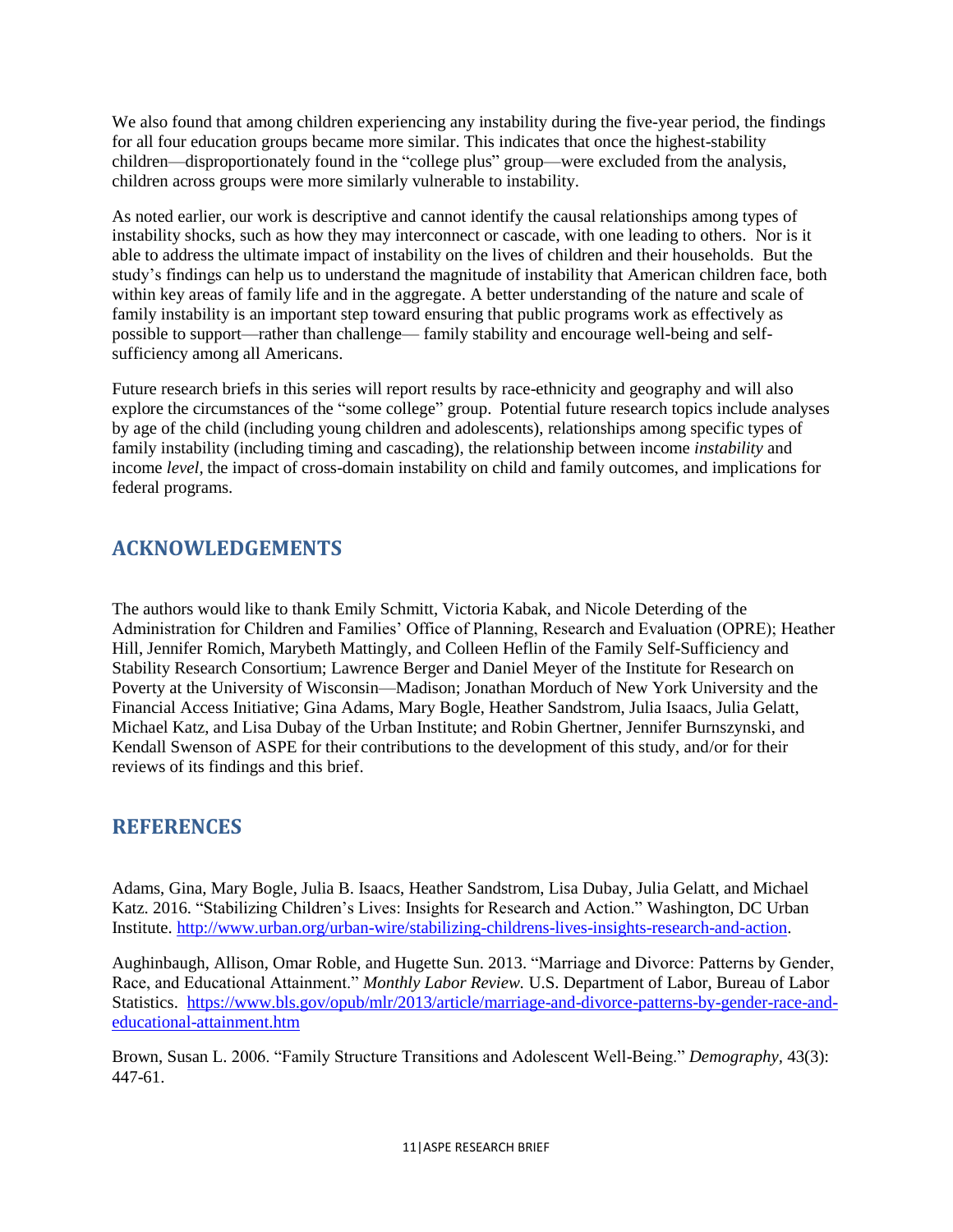Cavanagh, Shannon E., and Aletha C. Huston. 2008. "The Timing of Family Instability and Children's Social Development." *Journal of Marriage and Family,*70(5): 1258–70.

Centers for Disease Control and Prevention. 2016. "About the CDC-Kaiser ACE Study." Atlanta: CDC. https://www.cdc.gov/violenceprevention/acestudy/about.html.

Cherlin, Andrew J. 2010. *The Marriage-Go-Round: The State of Marriage and the Family in America*. New York: Vintage Books.

Cherlin, Andrew J. 2014. *Labor's Love Lost: The Rise and Fall of the Working-Class Family in America.* New York: Russell Sage Foundation.

DeRose, Laurie, and W. Bradford Wilcox. 2017. "Ties that Bind: Childrearing in the Age of Cohabitation." Washington, DC: American Enterprise Institute. [https://www.aei.org/publication/ties-that](https://www.aei.org/publication/ties-that-bind/)[bind/](https://www.aei.org/publication/ties-that-bind/)

Desmond, Matthew and Kristin L. Perkins. 2016. "Housing and Household Instability." *Urban Affairs Review,* 52(3): 421-436. [http://journals.sagepub.com/doi/abs/10.1177/1078087415589192?journalCode=uarb.](http://journals.sagepub.com/doi/abs/10.1177/1078087415589192?journalCode=uarb)

Duncan, Greg J., Kathleen M. Ziol-Guest, and Ariel Kalil. 2010. "Early Childhood Poverty and Adult Attainment, Behavior, and Health." *Child Development,* 81(1): 306–25. [http://onlinelibrary.wiley.com/doi/10.1111/j.1467-8624.2009.01396.x/abstract.](http://onlinelibrary.wiley.com/doi/10.1111/j.1467-8624.2009.01396.x/abstract)

Elsby, Michael W.L., Bart Hobijn, Aysegul Sahin, and Robert G. Valletta. 2011. "The Labor Market in the Great Recession—An Update to September 2011." Brookings Papers on Economic Activity. Washington, DC: Brookings Institution. [https://www.brookings.edu/wp](https://www.brookings.edu/wp-content/uploads/2011/09/2011b_bpea_elsby.pdf)[content/uploads/2011/09/2011b\\_bpea\\_elsby.pdf.](https://www.brookings.edu/wp-content/uploads/2011/09/2011b_bpea_elsby.pdf)

Evans, Gary W., and Michelle Schamberg. 2009. "Childhood Poverty, Chronic Stress, and Adult Working Memory." *PNAS,* April 21: 6545-49.

Felitti, Vincent J., Robert F. Anda, Dale Nordenberg, David F. Williamson, Alison M. Spitz, Valerie Edwards, Mary P. Koss, and James S. Marks. 1998. "Relationship of Childhood Abuse and Household Dysfunction to Many of the Leading Causes of Death in Adults," *American Journal of Preventive Medicine*, 14: 245–58[. http://www.ajpmonline.org/article/S0749-3797%2898%2900017-8/fulltext.](http://www.ajpmonline.org/article/S0749-3797%2898%2900017-8/fulltext)

Gottschalk, Peter, and Robert Moffitt. 2009. "The Rising Instability of U.S. Earnings." *Journal of Economic Perspectives,* 23(4): 3-24. [https://www.aeaweb.org/articles?id=10.1257/jep.23.4.3.](https://www.aeaweb.org/articles?id=10.1257/jep.23.4.3)

Hannagan, Anthony, and Jonathan Morduch. 2016. "Income Gains and Month-to-Month Income Volatility: Household Evidence from the U.S. Financial Diaries." In *Economic Mobility: Research and Ideas on Strengthening Families, Communities and the Economy*. St Louis: Federal Reserve Bank of St. Louis. [https://www.stlouisfed.org/community-development/publications/economic-mobility.](https://www.stlouisfed.org/community-development/publications/economic-mobility)

Hardy, Bradley L. 2014. "Childhood Income Volatility and Adult Outcomes." *Demography,* 51(5):1641- 65. https://www.ncbi.nlm.nih.gov/pubmed/25280839

Heflin, Colleen. 2016. "Family Instability and Material Hardship: Results from the 2008 Survey of Income and Program Participation." *Journal of Family and Economic Issues,* 37(3): 359-372.

Hill, Heather D., Jennifer Romich, Marybeth Mattingly, Shomon Shamsuddin, and Hilary Wething. 2016. "Defining and Measuring Economic Instability for Policy Research." Working paper. Supported by the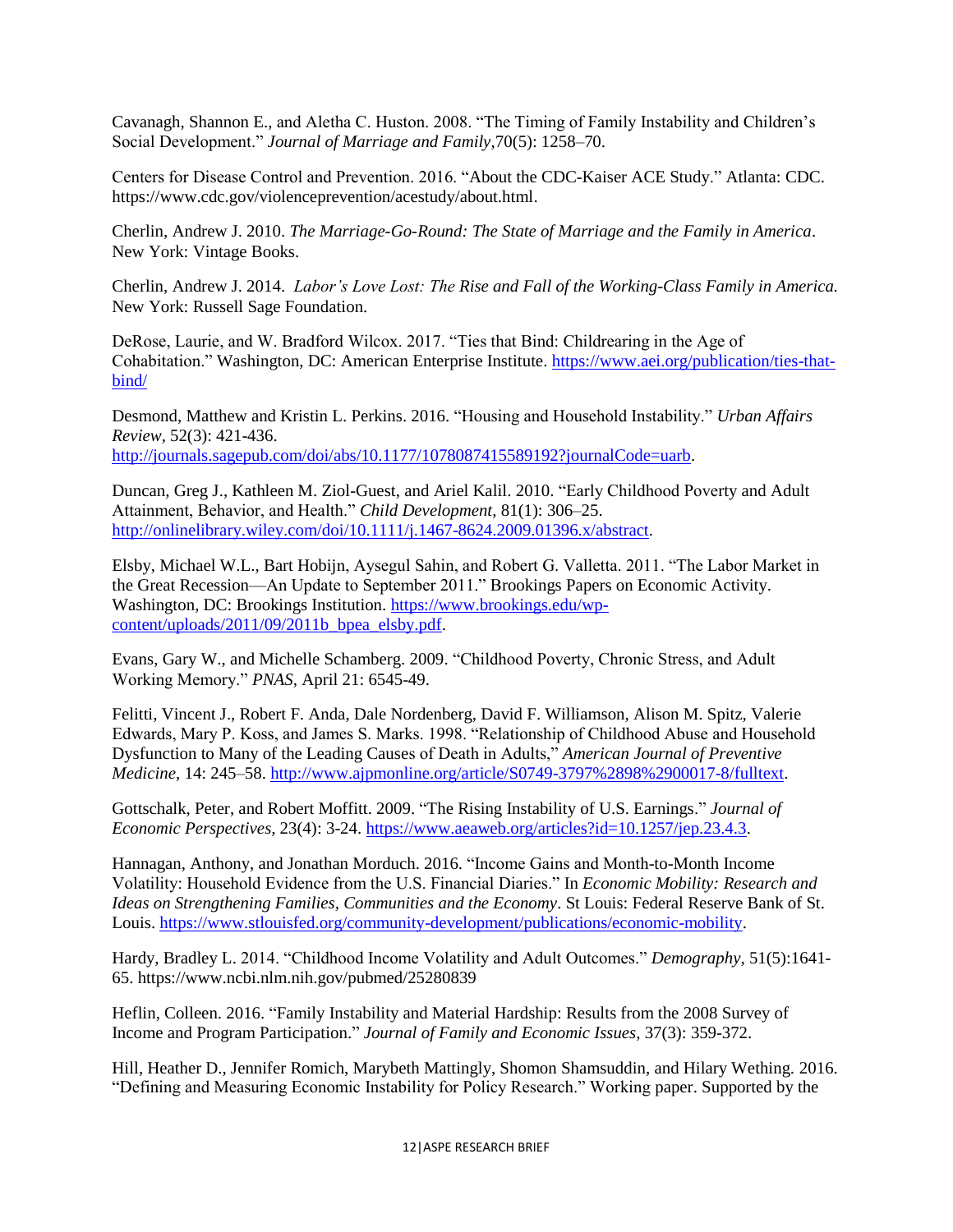Family Self-Sufficiency and Stability Research Consortium, Office of Planning, Research, and Evaluation in the Administration for Children and Families, U.S. Department of Health and Human Services.

Hill, Heather D., Pamela Morris, Lisa A. Gennetian, Sharon Wolf, and Carly Tubbs. 2013. "The Consequences of Income Instability for Children's Well-Being." *Child Development Perspectives*. , 7(2): 85-90.

Huff Stevens, Ann, and Jessamyn Schaller. 2011. "Short-run Effects of Parental Job Loss on Children's Academic Achievement." *Economics of Education Review,* 30 (2): 289-299.

Joint Center for Housing Studies. 2015. "America's Rental Housing: Expanding Options for Diverse and Growing Demand." Cambridge, MA: Harvard University. [http://www.jchs.harvard.edu/americas-rental](http://www.jchs.harvard.edu/americas-rental-housing)[housing.](http://www.jchs.harvard.edu/americas-rental-housing)

Kalil, Ariel. 2009. "Joblessness, Family Relations, and Children's Development." *Family Matters*, 83: 15- 22. [https://aifs.gov.au/publications/family-matters/issue-83/joblessness-family-relations-and-childrens](https://aifs.gov.au/publications/family-matters/issue-83/joblessness-family-relations-and-childrens-development)[development.](https://aifs.gov.au/publications/family-matters/issue-83/joblessness-family-relations-and-childrens-development)

Manning, Wendy D. 2015. "Cohabitation and Child Wellbeing." *The Future of Children,* 25(2): 51-66.

Mullainathan, Sendhil, and Eldar Shafir. 2013. *Scarcity: Why Having Too Little Means So Much.* New York: Henry Holt & Co.

National Research Council and Institute of Medicine. 2010. "Student Mobility: Exploring the Impact of Frequent Moves on Achievement: Summary of a Workshop." Washington: National Academies Press. [https://www.nap.edu/catalog/12853/student-mobility-exploring-the-impacts-of-frequent-moves-on](https://www.nap.edu/catalog/12853/student-mobility-exploring-the-impacts-of-frequent-moves-on-achievement)[achievement](https://www.nap.edu/catalog/12853/student-mobility-exploring-the-impacts-of-frequent-moves-on-achievement)

Pew Charitable Trusts. 2015. "The Precarious State of Family Balance Sheets." Washington, DC: Pe[w.http://www.pewtrusts.org/en/research-and-analysis/reports/2015/01/the-precarious-state-of-family](http://www.pewtrusts.org/en/research-and-analysis/reports/2015/01/the-precarious-state-of-family-balance-sheets)[balance-sheets.](http://www.pewtrusts.org/en/research-and-analysis/reports/2015/01/the-precarious-state-of-family-balance-sheets)

Sandstrom, Heather, and Sandra Huerta. 2013. "The Negative Effects of Instability on Child Development: A Research Synthesis." Washington, DC: Urban Institute. http://www.urban.org/research/publication/negative-effects-instability-child-development-researchsynthesis.

Shonkoff, Jack P., Andrew S. Garner, and the Committee on Psychosocial Aspects of Child and Family Health; Committee on Early Childhood, Adoption, and Dependent Care; and Section on Developmental and Behavioral Pediatrics. 2011. "The Lifelong Effects of Early Childhood Adversity and Toxic Stress." Washington, DC: American Academy of Pediatrics.

http://pediatrics.aappublications.org/content/pediatrics/early/2011/12/21/peds.2011-2663.full.pdf.

Western, Bruce, Dierdre Bloome, Benjamin Sosnaud, and Laura M. Tach. 2016. "Trends in Income Insecurity among U.S. Children, 1984-2010." *Demography,* 53(2):419-47.

Wolf, Sharon, Lisa A. Gennetian, Pamela A. Morris, and Heather D. Hill. 2014. "Patterns of Income Instability among Low- and Middle-Income Households with Children." *Family Relations,* 63: 397-410.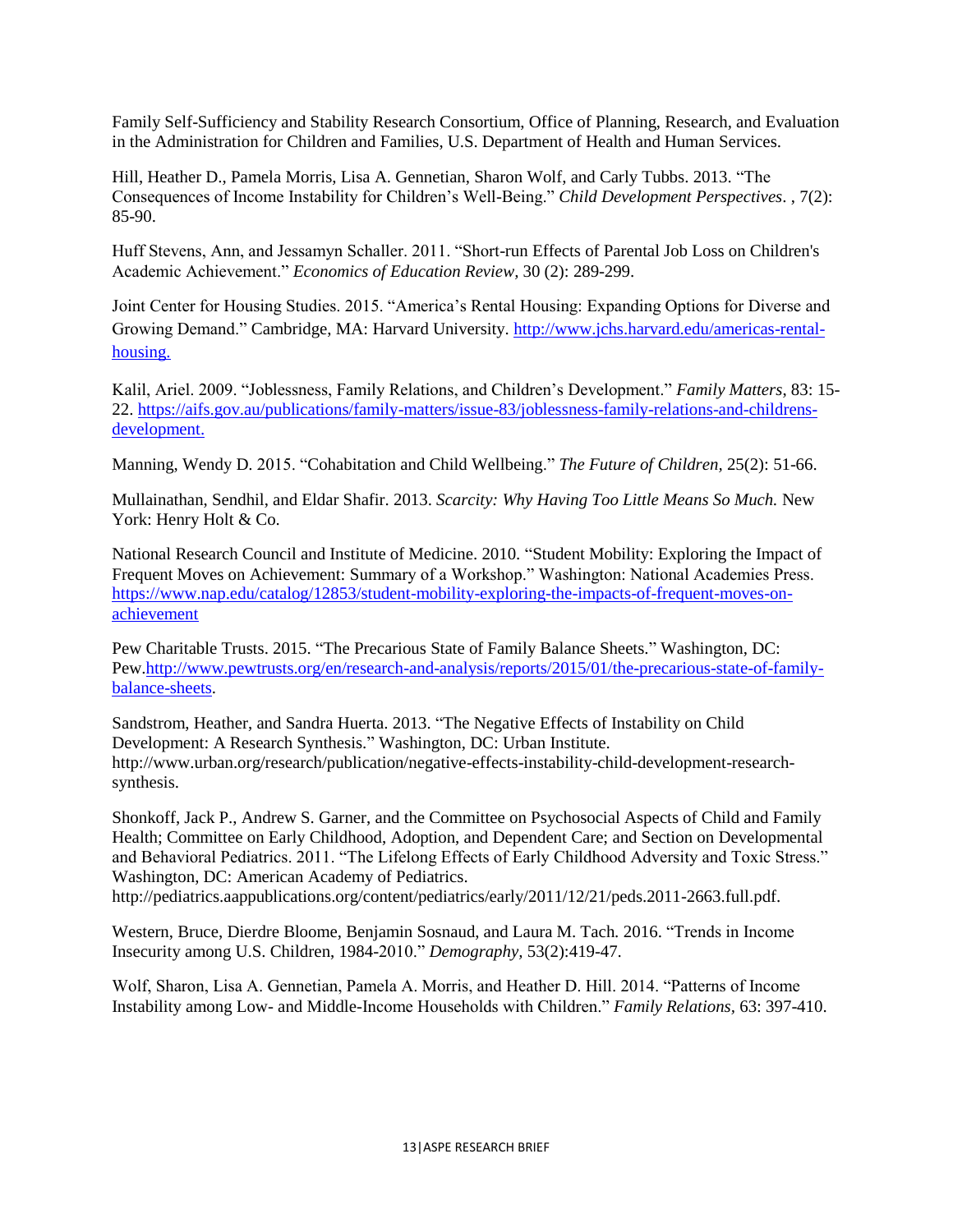## **ENDNOTES**

 $\overline{\phantom{a}}$ 

<sup>1</sup> Many studies explore specific though sometimes interconnected dimensions of instability. They include (but are not limited to) Hannagan and Morduch 2016, Western et al. 2016, Gottschalk and Moffitt 2009, Hill et al. 2013, Wolf et al. 2014, and Pew Charitable Trusts 2015 (income and earnings); Huff Stevens and Schaller 2011, and Kalil 2009 (employment); Desmond and Perkins 2016, Jelleyman and Spencer 2007, and National Research Council and Institute of Medicine 2010 (housing and residential stability); Manning 2015; Cherlin 2010, 2014; DeRose and Wilcox 2017; Cavanaugh and Huston 2008; and Brown 2006 (family and household composition); and Evans and Schamberg 2009, Shonkoff et al. 2011, and Duncan et al. 2010 (developmental implications of chronic stress, poverty, and instability).

 $2$  Several studies take a cross-cutting or broader conceptual approach and include Adams et al. 2016, Heflin 2016, Hill et al. 2016, Mullainathan and Shafir 2013, Sandstrom and Huerta 2013, and Moore et al. 2000.

<sup>3</sup> Relationships among domains are likely to be complex and interconnected, with causal relationships working in multiple directions. Further, changes such as a move or the addition of a household member may ultimately be positive or negative for a child and family, depending on their circumstances, the frequency with which similar changes occur in the child's life, family or community resources, child characteristics such as age and temperament, and the presence and capacity of caring adults to buffer potential negative effects (Adams et al. 2016). Moreover, future research should differentiate the effects of unstable and insecure circumstances from the effects of absolute poverty and hardship. Finally, thanks to Hill et al. 2016 for the "cascading" metaphor.

<sup>4</sup> We use educational attainment in the household as a proxy for socioeconomic status (SES). Educational attainment was much more stable over time than other traditional SES measures such as income (which was also one of our dependent variables).

<sup>5</sup>We recognize that these seven areas of instability could be defined as representing four domains (i.e., economics, health care coverage, residence, and household) with four or more subdomains (employment, income, and earnings as subsets of economics, and family as a subset of household). For simplicity's sake, however, we refer to each of the areas as a domain.

<sup>6</sup>There are undoubtedly cases in all household education groups where earnings (and therefore income) losses are tied to uneven but predicted money flows into the household, such as a month with three rather than two pay periods, or receipt of a lump sum payment for the Earned Income Tax Credit. Issues related to "mismeasurement" are addressed in the appendix.

<sup>7</sup> Using alternative measures of child and household socioeconomic status, such as the least-educated adult in the household or household income at baseline, did not lead to substantively different results from those presented here. <sup>8</sup> By collecting information on a month-by-month basis by means of 16 survey waves, SIPP provides up to 64 monthly observations for each child in the study.

<sup>9</sup> We made this decision to avoid including a substantial number of children and families with very incomplete data, which would have skewed the results. However, it also meant excluding some children and families likely to experience particularly high levels of instability, especially those dropping out of the survey for the same instability factors studied in this analysis. Attrition is most likely to occur in households experiencing economic hardships; thus, instability in this report is most likely a conservative estimate for the lower-educated households.

<sup>10</sup> We excluded earnings because it is a subset of income, and family composition because it is a subset of household composition.

<sup>11</sup> To calculate this index we summed these 1s and 0s for each of the roughly 15,000 children in our 2008 to 2013 panel—with no attempt to weight them—and the range of 0 to 5 reflects the cumulative instability level for that child. Obvious limitations to this approach are that each domain is treated equally when they were unlikely to be so from the child's perspective. Also, this method cannot capture the intensity of instability within each domain—for example, one move in a five-year period was treated the same as five moves, which would likely be far more disruptive to the child.

 $12$ Subsequent decreases in unemployment rates during the early recovery also varied across education groups, with the two lowest-education groups seeing the greatest percentage point improvement in unemployment rates toward the end of 2011, which could contribute to further change in some domains, such as housing and household composition. Nonetheless, these groups' unemployment rates remained high as of quarter 3 of 2011, at 14.3 percent for the Less Than High School group and 9.5 percent for the High School Only group (Elsby et al. 2011).

<sup>13</sup> We will explore the Some College group in future research, unpacking which types of education they have invested in and for how many years, and their attainment of certificates or other degrees below a bachelor's degree.